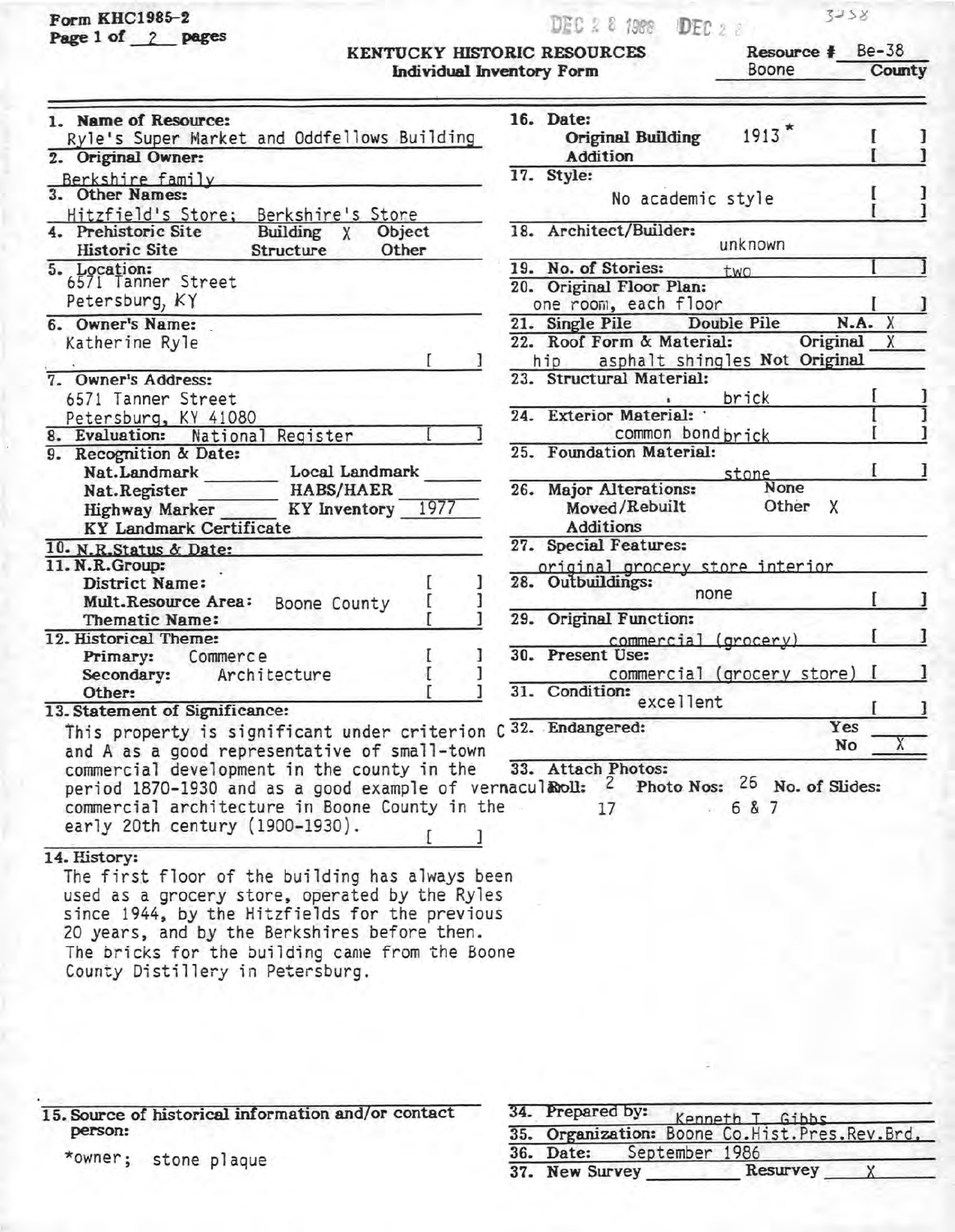### **Page <sup>2</sup> of pages KENTUCKY HISTORIC RESOURCES Individual Inventory Form** Resource # Be-38

| 38. | UTM Point of Primary Building:<br>Lawrenceburg<br>Quadrant: | Zone | <b>Easting</b><br>684220 | <b>Northing</b><br>$4326380 -$ | 39. G.L.S. Mod.<br>40. Coordi.Accuracy |  |
|-----|-------------------------------------------------------------|------|--------------------------|--------------------------------|----------------------------------------|--|
| 41. | UTM Points of Boundary (for N. R. eligible sites only):     |      |                          |                                |                                        |  |
|     |                                                             |      |                          |                                |                                        |  |
|     | Α.<br>B.                                                    |      | E.                       |                                |                                        |  |

42. Total Acreage in Present Property: 0.096 43. Acreage included in proposed N. 44. Site Plan (and boundary description and justification for N.R. sites):



The nominated property is the east <sup>60</sup> feet of city lot 58. The boundary includes the building and the part of the city lot associated with the building. <sup>A</sup> contiguous building on the north is unrelated historically, under seperate ownership, and is not included in the boundaries. Boundary A-B is on the west side of Tanner Street, and boundary B-C is on the north side of First Street.

Contributing: <sup>1</sup> building

#### 45. Description and House Plan:

Simple in form and execution, this building consists of <sup>a</sup> rectangular two-story block under an overhanging hipped roof. The functional arrangement and type of openings in the first floor convey the commercial use, while the only indication that the second<br>story was for a fraternal organization is a commemorative stone over the central pair story was for a fraternal organization is a commemorative stone over the central pair<br>of windows, reading "IOOF 1913.", The lintels are of stone, and the cornice and a of windows, reading "100F 1913." The lintels are of stone, and the cornice and a<br>horizontal band above the first floor openings on the main front, both of vaquely. horizontal band above the first floor openings on the main front, both of vaguely classical profile, are of metal. Historical photo in the possession of the owner shows no alterations since the building's construction (except for <sup>a</sup> raised stone planter installed across the main front).

Not only has the main front remained unaltered, but the interior as well is unchanged. It consists of <sup>a</sup> single rectangular room with the original pressed tin ceiling and an elaborate pressed tin cove cornice, supported by six slender iron supports. The checkout counter has always been at the east end of the building, beneath the pair of small, high windows. The west end is partitioned for storage and butcher areas, reached by <sup>a</sup> service door at the western end of the main front.

The building abuts <sup>a</sup> one-story garage to the west, but there is no connection either by use or ownership between the two buildings.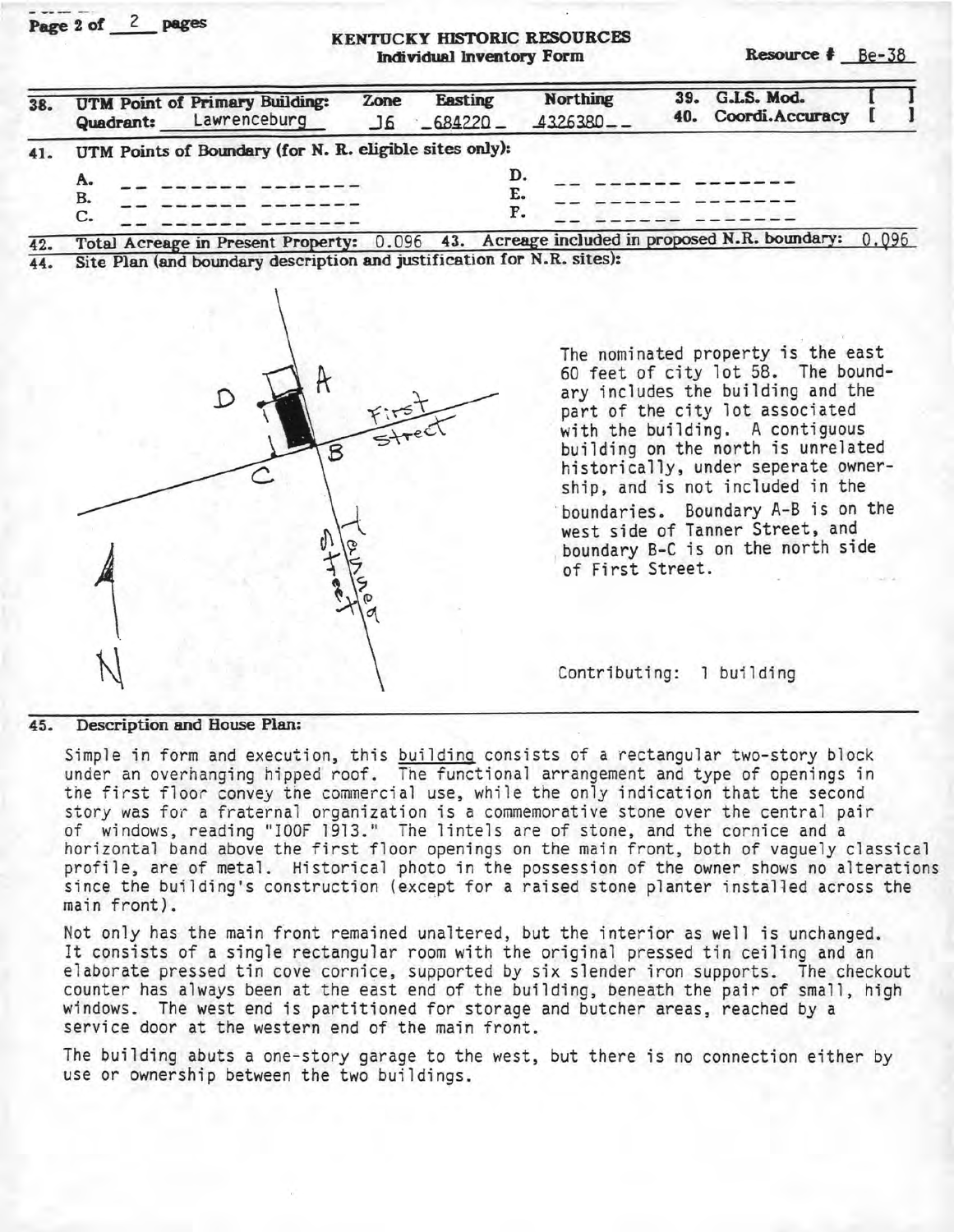NPS Form 10-800-4<br>(8-86)

OMB Approval No. 1024-0018

United States Department of the Interior<br>National Park Service

## **National Register of Historic Places<br>Continuation Sheet**

Section number \_\_\_\_\_\_\_\_\_\_ Page \_\_\_\_\_\_\_

|               |                                                                                        | Multiple Resource Area<br>Thematic Group        |
|---------------|----------------------------------------------------------------------------------------|-------------------------------------------------|
| Name<br>State | Boone County MRA<br>KENTUCKY                                                           |                                                 |
|               | Nomination/Type of Review                                                              | Date/Signature                                  |
|               | 'ntered in the<br>51. Norman, L.C., House<br>Worthwal Register                         | $\sim$<br>2/6/89<br>Keeper                      |
|               | Mitured in the<br>52. Parker, Richard, House                                           | Attest<br>Mational Bagistar Keeper              |
|               | Titered in the<br>53. Peters House<br>Autional Register                                | Attest<br>$f$ Keeper                            |
| 54.           | Substantdve Review<br>Prospect Farm                                                    | Attest<br>for Keeper Particle Andres 2/6/89     |
|               | 4 55. Rabbit Hash General Store<br>Substanted vs Eavies                                | Attest<br>rdrus<br>2/6/99<br>Keeper K<br>Attest |
| 56.           | Entared in the<br>Ransom House<br>Nati-tal Sagister                                    | Réeper<br>Attest                                |
|               | 57. Rogers, James, House<br>THE REVIEW OF SHIP                                         | <i>Fe</i> keeper (<br>Attest                    |
|               | 58. Ryle's Super Market and we seed in the<br>Oddfellows Building<br>1 ''smil Register | $\prime$<br>$\sqrt{2}$<br>Attest                |
|               | 59. Terrill, George H., House at the the<br>Machunal Hagister                          | Attest                                          |
|               | 60. Uitz, Ephraim, House<br>Substantive Review                                         | Kéeper<br>Attest                                |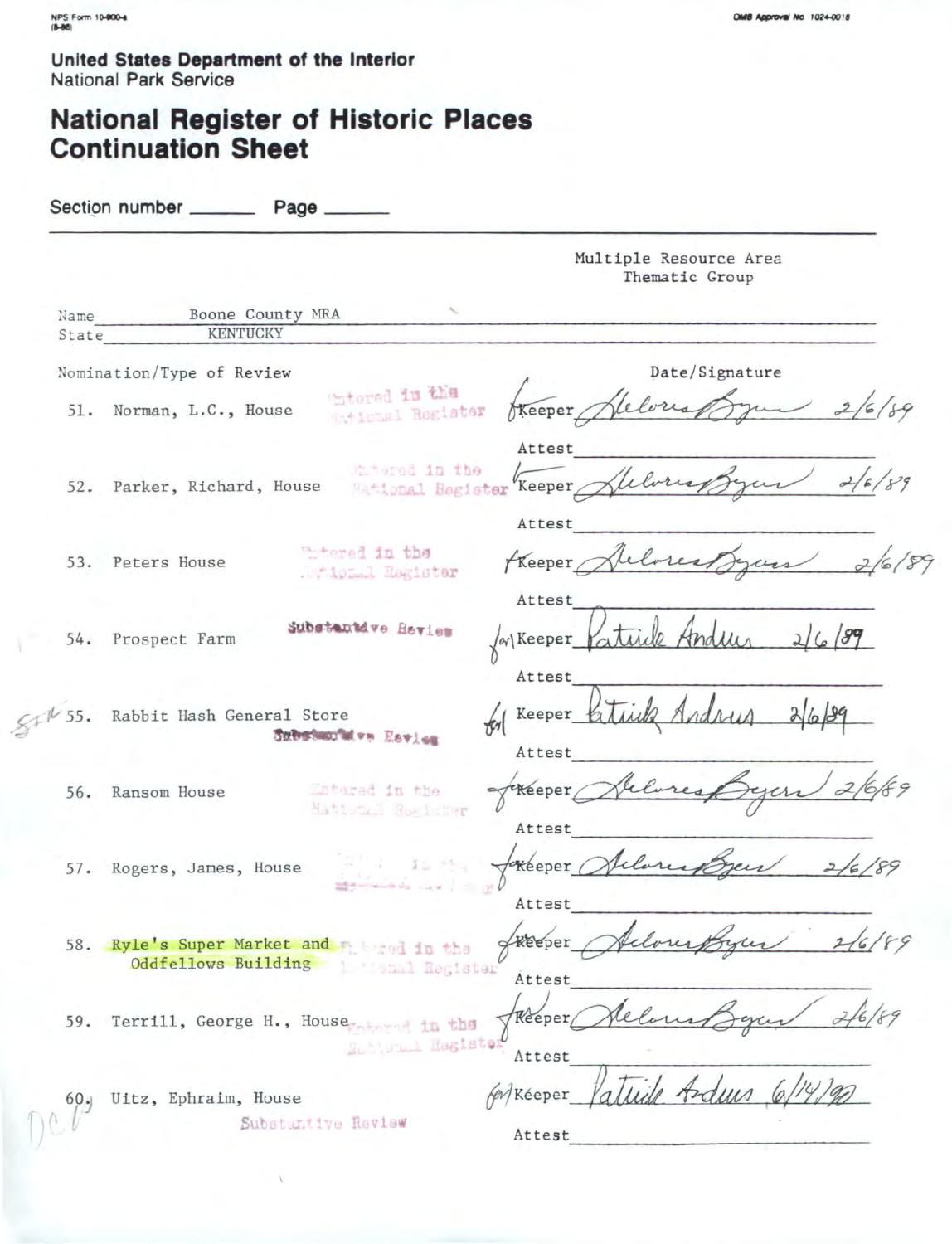#### UNITED STATES DEPARTMENT OF THE INTERIOR NATIONAL PARK SERVICE

## NATIONAL REGISTER OF HISTORIC PLACES EVALUATION/RETURN SHEET

#### REQUESTED ACTION: NOMINATION

PROPERTY NAME: Ryle's Super Market and Oddfellows Building

MULTIPLE BOONE COUNTY MRA NAME:

STATE & COUNTY: KENTUCKY, Boone

DATE RECEIVED: 12/28/88 DATE OF 16TH DAY: 1/26/8<br>DATE OF WEEKIV ITOT. DATE OF WEEKLY LIST: DATE OF PENDING LIST: 1/10/89 DATE OF 45TH DAY: 2/11/89

REFERENCE NUMBER: 88003258

NOMINATOR: STATE

REASONS FOR REVIEW:

|                |                    |                          | APPEAL: N DATA PROBLEM: N LANDSCAPE: N LESS THAN 50 YEARS: N |  |
|----------------|--------------------|--------------------------|--------------------------------------------------------------|--|
| OTHER: N PDIL: |                    |                          | N PERIOD: N PROGRAM UNAPPROVED: N                            |  |
|                | REOUEST: N SAMPLE: | N SLR DRAFT: N NATIONAL: | N                                                            |  |

 $\sqrt{1}$ 

COMMENT WAIVER: N

| $\sqrt{\text{ACCEPT}}$ | RETURN | REJECT | $2/6/89$ DATE |  |
|------------------------|--------|--------|---------------|--|
|                        |        |        |               |  |

Entered in the National Register

ABSTRACT/SUMMARY COMMENTS:

| RECOM./CRITERIA<br><b>REVIEWER</b> |  |
|------------------------------------|--|
| <b>DISCIPLINE</b>                  |  |
| <b>DATE</b>                        |  |

DOCUMENTATION see attached comments Y/N see attached SLR Y/N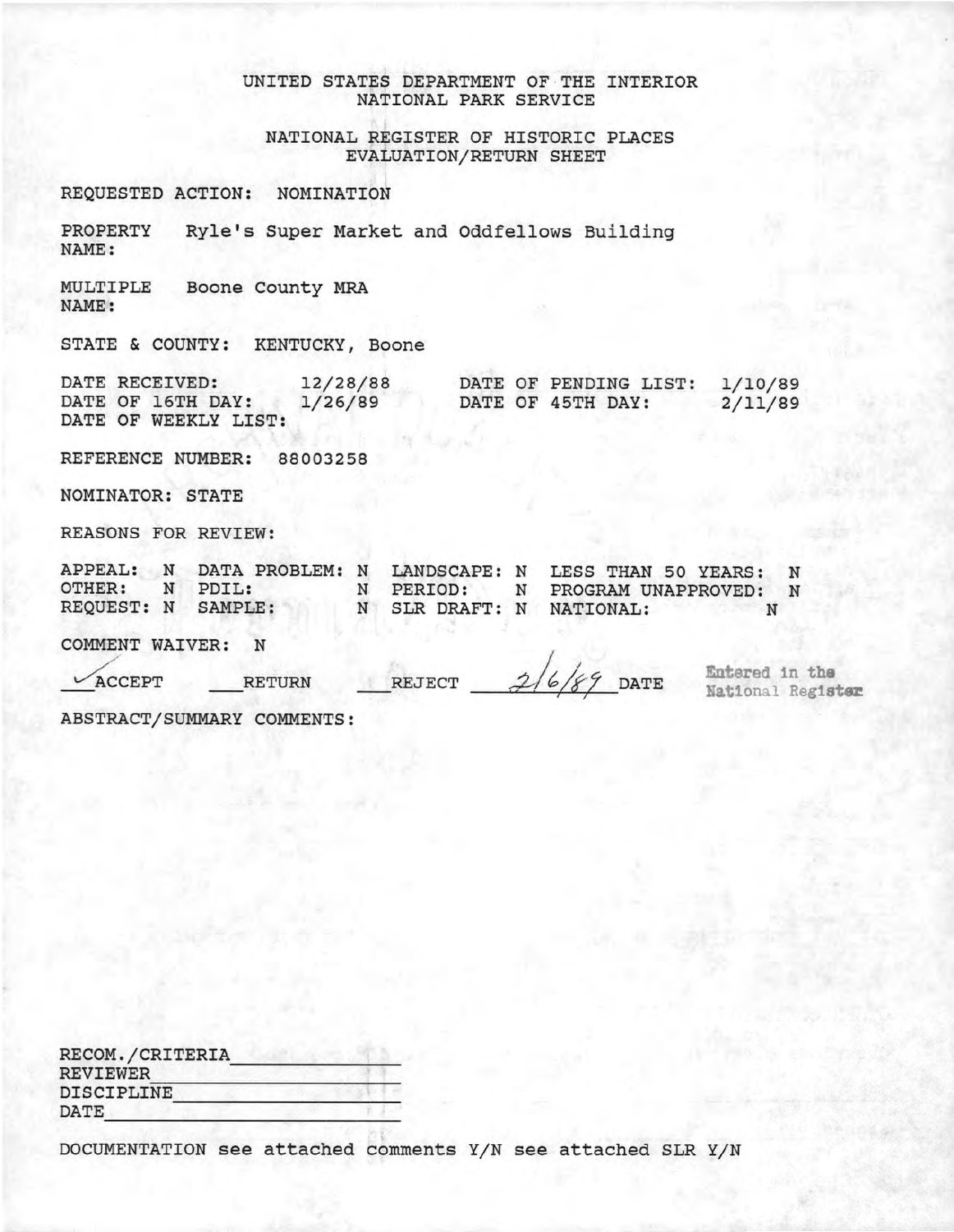#### CLASSIFICATION

count resource type

STATE/FEDERAL AGENCY CERTIFICATION

FUNCTION

historic current

DESCRIPTION

architectural classification materials descriptive text

SIGNIFICANCE

Period Areas of Significance—Check and justify below

*'fit ^*

Specific dates Builder/Architect<br>Statement of Significance (in one naragraph) Statement of Significance (in one paragraph)

- summary paragraph
- completeness
- clarity
- applicable criteria
- justification of areas checked
- ^relating significance to the resource
- ^context
- relationship of integrity to significance
- justification of exception
- other

BIBLIOGRAPHY GEOGRAPHICAL DATA acreage "UTMs verbal boundary description boundary justification ACCOMPANYING DOCUMENTATION/PRESENTATION sketch maps \_\_\_\_ USGS maps \_\_\_\_photographs \_\_\_presentation OTHER COMMENTS Questions concerning this nomination may be directed to Phone Signed Date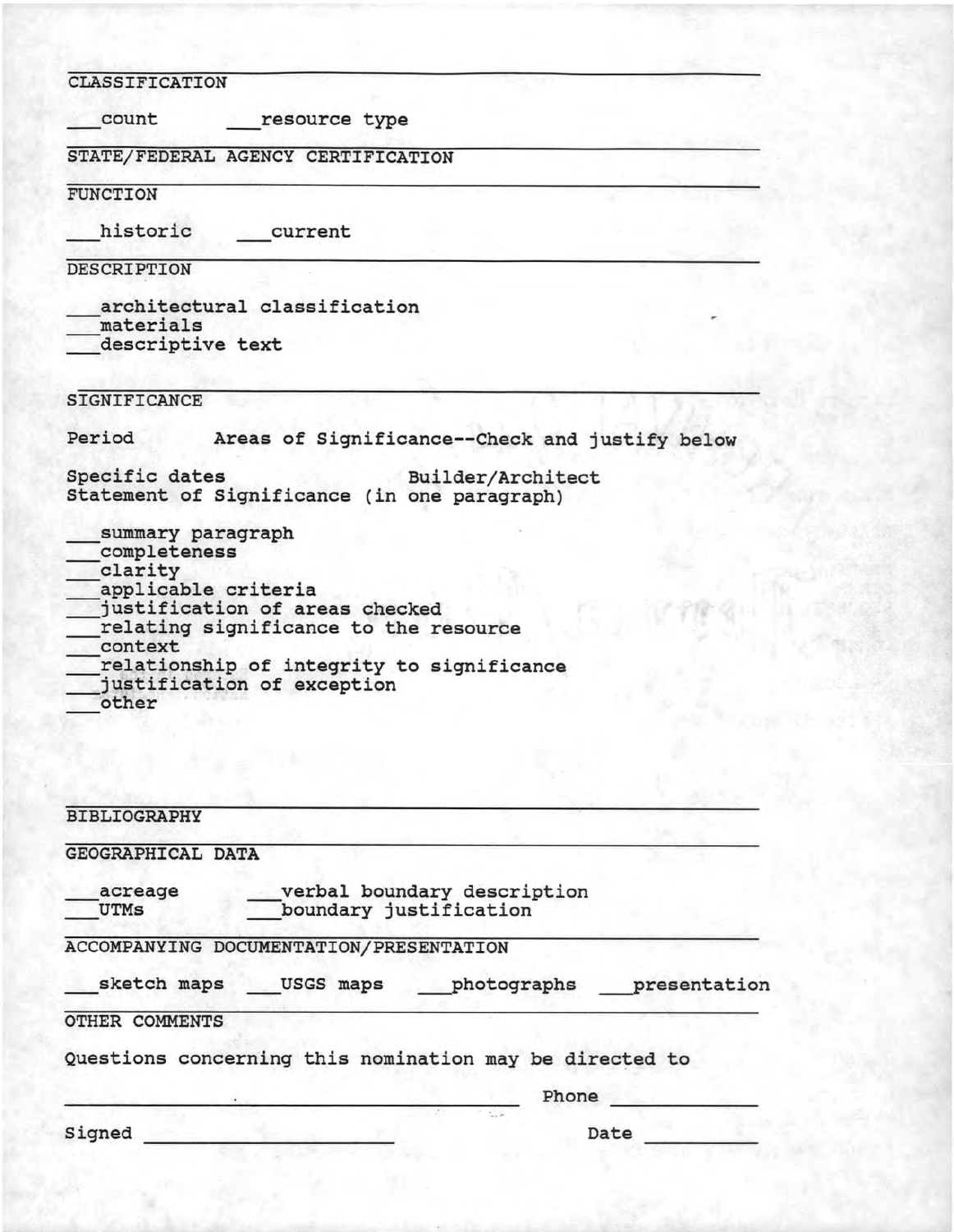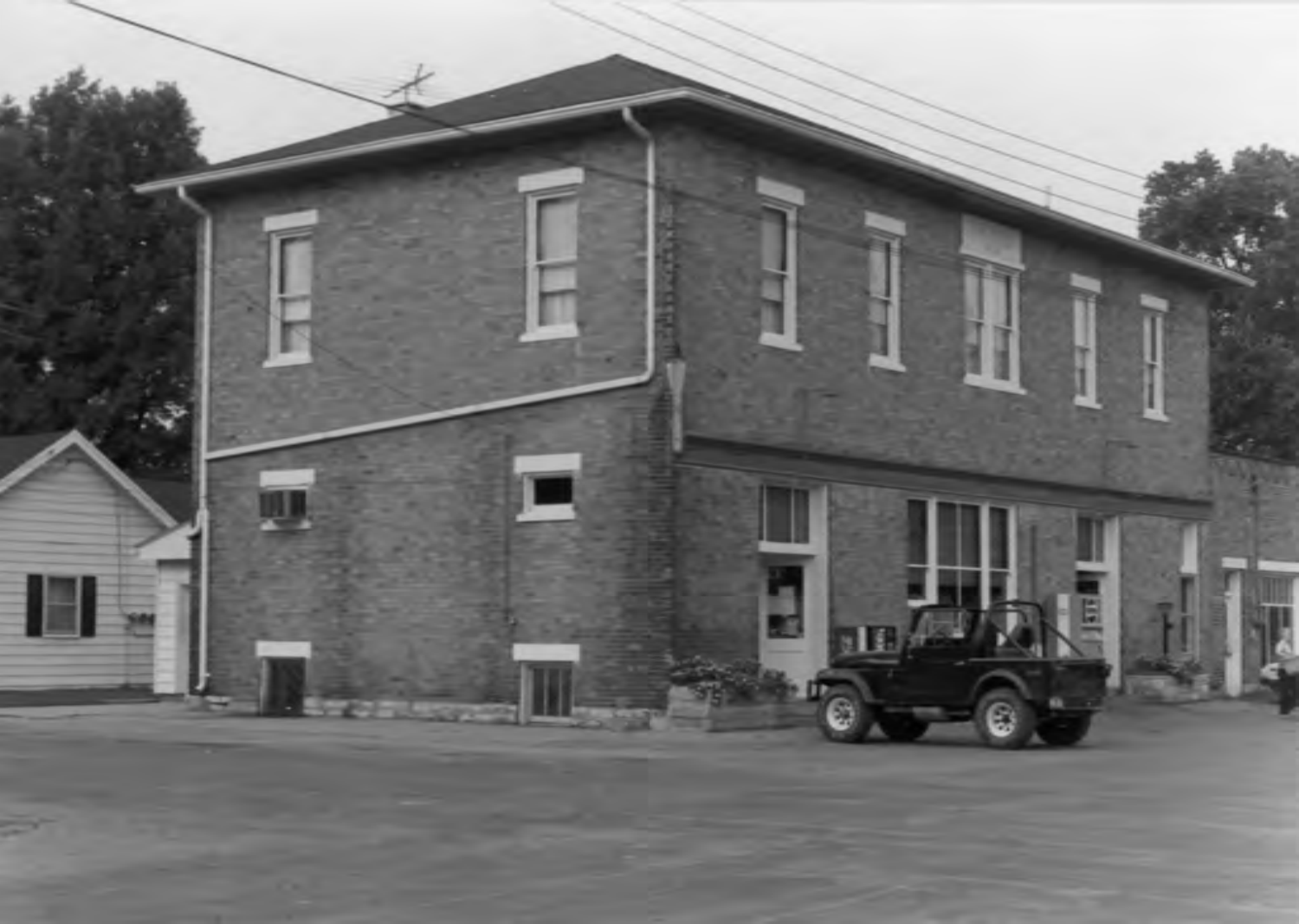